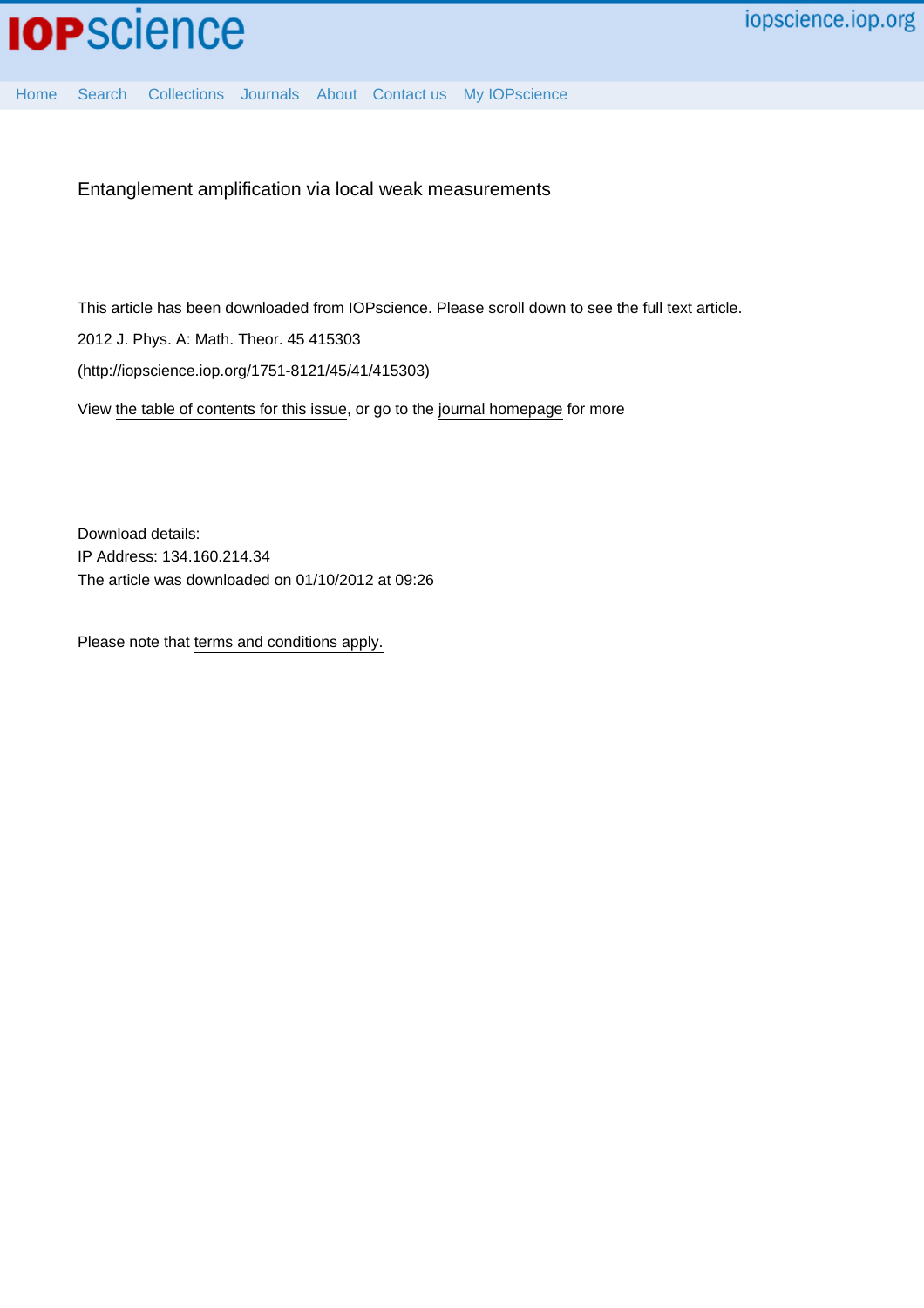J. Phys. A: Math. Theor. **45** (2012) 415303 (13pp) [doi:10.1088/1751-8113/45/41/415303](http://dx.doi.org/10.1088/1751-8113/45/41/415303)

# **Entanglement amplification via local weak measurements**

**Yukihiro Ota<sup>1</sup>, Sahel Ashhab**<sup>1,2</sup> and Franco Nori<sup>1,2</sup>

<sup>1</sup> Advanced Science Institute, RIKEN, Wako-shi, Saitama, 351-0198, Japan

<sup>2</sup> Physics Department, University of Michigan, Ann Arbor, MI 48109-1040, USA

E-mail: [otayuki@riken.jp](mailto:otayuki@riken.jp)

Received 9 May 2012, in final form 7 August 2012 Published 25 September 2012 Online at [stacks.iop.org/JPhysA/45/415303](http://stacks.iop.org/JPhysA/45/415303)

#### **Abstract**

We propose a measurement-based method to produce a maximally-entangled state from a partially-entangled pure state. Our goal can be thought of as entanglement distillation from a single copy of a partially-entangled state. The present approach involves local two-outcome weak measurements. We show that the application of these local weak measurements leads to a probabilistic amplification of entanglement. In addition, we examine how the probability to find the maximally-entangled state is related to the entanglement of the input state. We also study the application of our method to a mixed initial state. We show that the protocol is successful if the separable part of the mixed initial state fulfils certain conditions.

PACS numbers: 03.67.−a, 42.50.Dv, 03.65.Ta

(Some figures may appear in colour only in the online journal)

# **1. Introduction**

Measurements on quantum systems as well as the coherent manipulation via unitary operations are key ingredients to the implementation of interesting quantum state engineering protocols. An essential feature of quantum measurements  $[1-4]$  is that these significantly affect the static and dynamic properties of the system. This allows phenomena not predicted by classical mechanics, such as the quantum Zeno effect [\[5,](#page-13-0) [6\]](#page-13-0).

Many measurement-based schemes have been studied including: one-way quantum computation [\[7\]](#page-13-0), protection or recovery of a quantum state in a noisy channel  $[8-11]$ , preparation of an entangled state [\[12](#page-13-0)] and measurement-based quantum control [\[13](#page-13-0), [14\]](#page-13-0). Among these approaches, the use of weak (or general) measurements has recently drawn considerable attention. General measurements are the generalization of von Neumann measurements and are associated with a positive-operator valued measure (POVM) [\[1–3\]](#page-13-0). Their influence on a quantum system is, in general, more moderate than von Neumann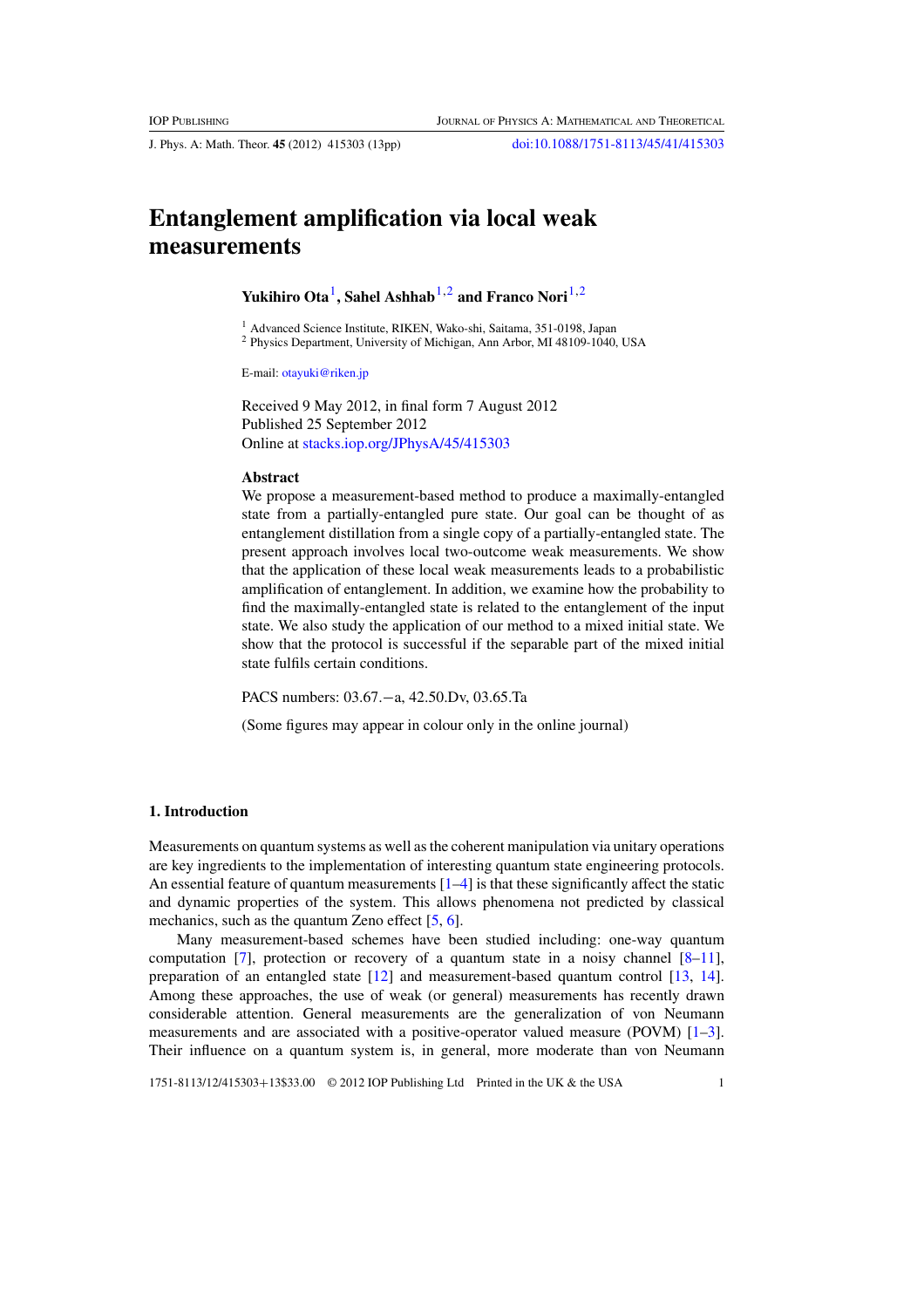<span id="page-2-0"></span>measurements. Thus, in some cases, the amount of information extracted using weak measurements can be tunable. This feature is useful to implement quite interesting quantum protocols, such as reversing measurements [\[15](#page-13-0), [16](#page-13-0)] and weak-value measurements [\[17](#page-13-0), [18\]](#page-13-0).

In this paper, we study a method to prepare a maximally-entangled state from a pure initial state using weak measurements. Our goal can be considered to be entanglement distillation with a single copy of a partially-entangled state. The present approach involves local twooutcome weak measurements. We show that the application of local weak measurements leads to a probabilistic amplification of the entanglement. Furthermore, we examine the relationship of our scheme with an entanglement-concentration protocol [\[19](#page-13-0), [20\]](#page-13-0). This study shows several interesting roles of a weak measurement.

The paper is organized as follows. First, we explain our setting in section 2. Section [3](#page-4-0) is the main part of this paper. We propose a method to produce a maximally-entangled state from a partially-entangled pure state with the application of local weak measurements. The key idea is to tune the measurement strength at each measurement step. Our approach developed in section [3](#page-4-0) assumes that the input state is a pure state. In order to consider more realistic situations, in section [4](#page-7-0) we examine the case when the input state is a mixed state. Then, we find that the method for a pure state still leads to entanglement amplification if the separable part of the initial mixed state fulfils certain conditions. Furthermore, we discuss the extendability of this approach in section [5.](#page-12-0) Section [6](#page-12-0) is devoted to a summary of the results.

# **2. Setting**

#### *2.1. Linear entropy*

Let us consider a bipartite system composed of a two- and a  $d$ -level system ( $d \ge 2$ ). The two-level system is called system A, while the *d*-level one is called system B. We will apply some operations only to system A and never touch system B. Since system A is a single qubit, the treatment of control processes is rather simple. We have a pure state  $|\psi\rangle$  in this composite system,

$$
|\psi\rangle = \alpha|0\rangle|\phi_0\rangle + \beta|1\rangle|\phi_1\rangle, \quad |i\rangle \in \mathbb{C}^2, \quad |\phi_i\rangle \in \mathbb{C}^d,
$$
 (1)

with  $\alpha^2 + \beta^2 = 1$ ,  $\alpha \ge 0$ ,  $\beta \ge 0$ ,  $\langle i | j \rangle = \delta_{ij}$  and  $\langle \phi_i | \phi_j \rangle = \delta_{ij}$  (*i*, *j* = 0, 1). We also note that  $\alpha$  and  $\beta$  are real parameters. Mathematically, we can always find this form of a vector with the Schmidt decomposition [\[3](#page-13-0)]. The quantum correlation of  $|\psi\rangle$  is characterized by the purity of the reduced density matrix  $\rho_A = Tr_B(|\psi\rangle \langle \psi|)$ , as seen in, e.g., [\[4\]](#page-13-0). We consider the linear entropy:

$$
S(\psi) = 2\left[1 - \text{Tr}_A(\rho_A^2)\right] = 4\alpha^2 \beta^2. \tag{2}
$$

When  $S(\psi) = 0$ , we find that either  $\alpha = 0$  or  $\beta = 0$ . Hence, there is no correlation between the two subsystems. In contrast, when  $S(\psi) > 0$ ,  $|\psi\rangle$  has a quantum correlation, i.e. entanglement. In particular,  $S(\psi)$  takes its maximum value 1 when  $\rho_A$  is a maximally-mixed state (i.e. when  $\alpha = \beta$ ). This indicates that we have a maximally-entangled state. Thus, the linear entropy  $S(\psi)$  can be regarded as an entanglement measure.

## *2.2. Motivation*

Entanglement is one of the key resources of quantum information processing such as quantum teleportation, quantum dense coding, quantum key distribution, and so on [\[21\]](#page-13-0). To develop a way to create and protect maximally-entangled states is quite important because most quantum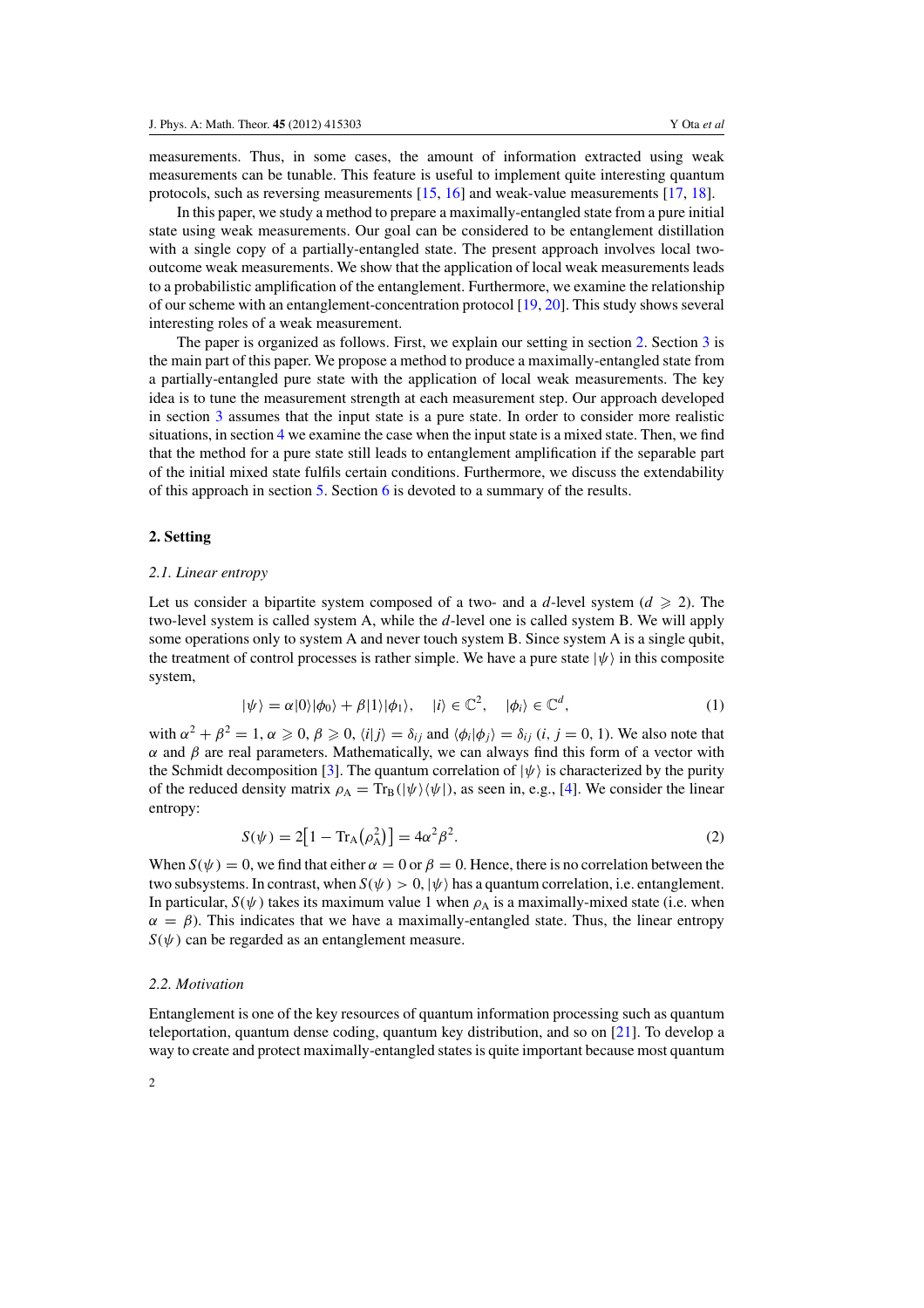<span id="page-3-0"></span>protocols rely on their existence. Thus, an interesting physical issue is that [\(1\)](#page-2-0) is a partiallyentangled state (i.e.  $\alpha \neq \beta$  and  $\alpha, \beta > 0$ ) and one might desire to amplify its entanglement. Typically, one can encounter such an issue when one tries to create a maximally-entangled state in the presence of experimental imperfections. Our aim is to find an efficient and practical way to transform  $|\psi\rangle$  into a maximally-entangled state. The most straightforward way might be to use controlled unitary operators between the two subsystems. Entanglement purification with many copies of  $|\psi\rangle$  is also a candidate to accomplish this goal, as seen, e.g., in [\[21\]](#page-13-0). However, these methods can be costly, e.g., either requiring properly controlled gates, or preparing a sufficient number of copies, or two-body measurements. Here we wish to propose a simpler method to achieve the same goal. Namely we want to create a maximally-entangled state from a partially-entangled state using a simpler experimental setting. Thus, we consider the case when one can use only *local* operations and a *single* copy of  $|\psi\rangle$ .

We now illustrate our task more explicitly. Without loss of generality, we assume that  $\beta > \alpha$  in [\(1\)](#page-2-0). Let us consider a completely positive and trace-preserving (CPTP) map [\[2\]](#page-13-0):

$$
\rho_{\rm in} = |\psi\rangle\langle\psi| \mapsto \rho_{\rm out} = \sum_{\ell} \hat{K}_{\ell} |\psi\rangle\langle\psi| \hat{K}_{\ell}^{\dagger} \tag{3}
$$

with a set of linear operator  $\hat{K}_{\ell}^{A}$  on  $\mathbb{C}^{2}$ ,  $\hat{K}_{\ell} = \hat{K}_{\ell}^{A} \otimes \hat{I}_{d}$  and  $\sum_{\ell} \hat{K}_{\ell}^{\dagger} \hat{K}_{\ell} = \hat{I}_{2} \otimes \hat{I}_{d}$ . The identity operator on  $\mathbb{C}^2$  ( $\mathbb{C}^d$ ) is denoted by  $\hat{I}_2$  ( $\hat{I}_d$ ). The entanglement of  $\rho_{\text{out}}$  must be smaller than the entanglement of  $\rho_{in}$  because this map is composed of only local operators. However, a portion of  $\rho_{\text{out}}$ , e.g.,  $\hat{K}_{\ell}|\psi\rangle\langle\psi|\hat{K}_{\ell}^{\dagger}/\text{Tr}(\hat{K}_{\ell}|\psi\rangle\langle\psi|\hat{K}_{\ell}^{\dagger})$  can be a more strongly entangled state than  $\rho_{\text{in}}$ [\[21](#page-13-0)]. The local map (3) allows entanglement distillation with probability  $\text{Tr}(\hat{K}_{\ell}|\psi\rangle\langle\psi|\hat{K}_{\ell}^{\dagger})$ . Thus, the problem reduces to seeking a set of  $\hat{K}_{\ell}^{A}$ s and how to apply them.

Our goal can be thought of as entanglement distillation from a single copy of a partiallyentangled state. Bennett *et al* [\[19](#page-13-0)] suggested a scheme to purify a maximally-entangled state from a partially-entangled pure state using local partial-collapse measurements [\[15](#page-13-0)], i.e. state from a partially-entangled pure state using local partial-collapse measurements [15], i.e.  $\hat{K}_1^A = \sqrt{p} |1\rangle\langle 1|$  and  $\hat{K}_2^A = |0\rangle\langle 0| + \sqrt{1-p} |1\rangle\langle 1|$ , with  $0 \le p \le 1$ . Kwiat *et al* [\[20](#page-13-0)] reported the experimental realization of this scheme. Although one has to discard the quantum state when the outcome is  $\hat{K}_1^{\text{A} \dagger} \hat{K}_1^{\text{A}}$ , one obtains a maximally-entangled state when the outcome is  $\hat{K}_2^{\text{A} \dagger} \hat{K}_2^{\text{A}}$ . Several other entanglement distillation procedures have been proposed (e.g., [\[22](#page-13-0)]) but using many copies of a partially-entangled state. The demonstration of the methods with two copies of partially-entangled states was reported in, e.g., [\[23,](#page-13-0) [24\]](#page-13-0). The basic setting in this paper is the same as in [\[19,](#page-13-0) [20](#page-13-0)] (i.e. the use of a single copy of a pure state and local measurements). Thus, hereafter, we will use the term 'distillation' for describing our protocol although we do not treat a large ensemble of mixed states, but just a single copy of a partially-entangled pure state.

We propose a method for entanglement amplification with local weak measurements and a single copy of a partially-entangled pure state. If the measurement is successful, we obtain a maximally-entangled state. We stress that our approach requires a small cost because a lot of copies and two-body measurements are not needed. The type of the weak measurements used in our protocol is different from the one in the proposal by Bennett *et al* (the so-called Procrutean method) [\[19](#page-13-0)], and was demonstrated in, e.g., [\[17\]](#page-13-0). Although our approach is similar to the Procrutean method, the present method does not completely destroy entanglement even if the measurement fails. Thus, we can repeatedly apply weak measurements until we obtain a maximally-entangled state. We also remark that when one has a physical system in which the implementation of the weak measurements in [\[19](#page-13-0)] is difficult, one can use the present approach as an alternative method for entanglement distillation of a single copy of a pure state.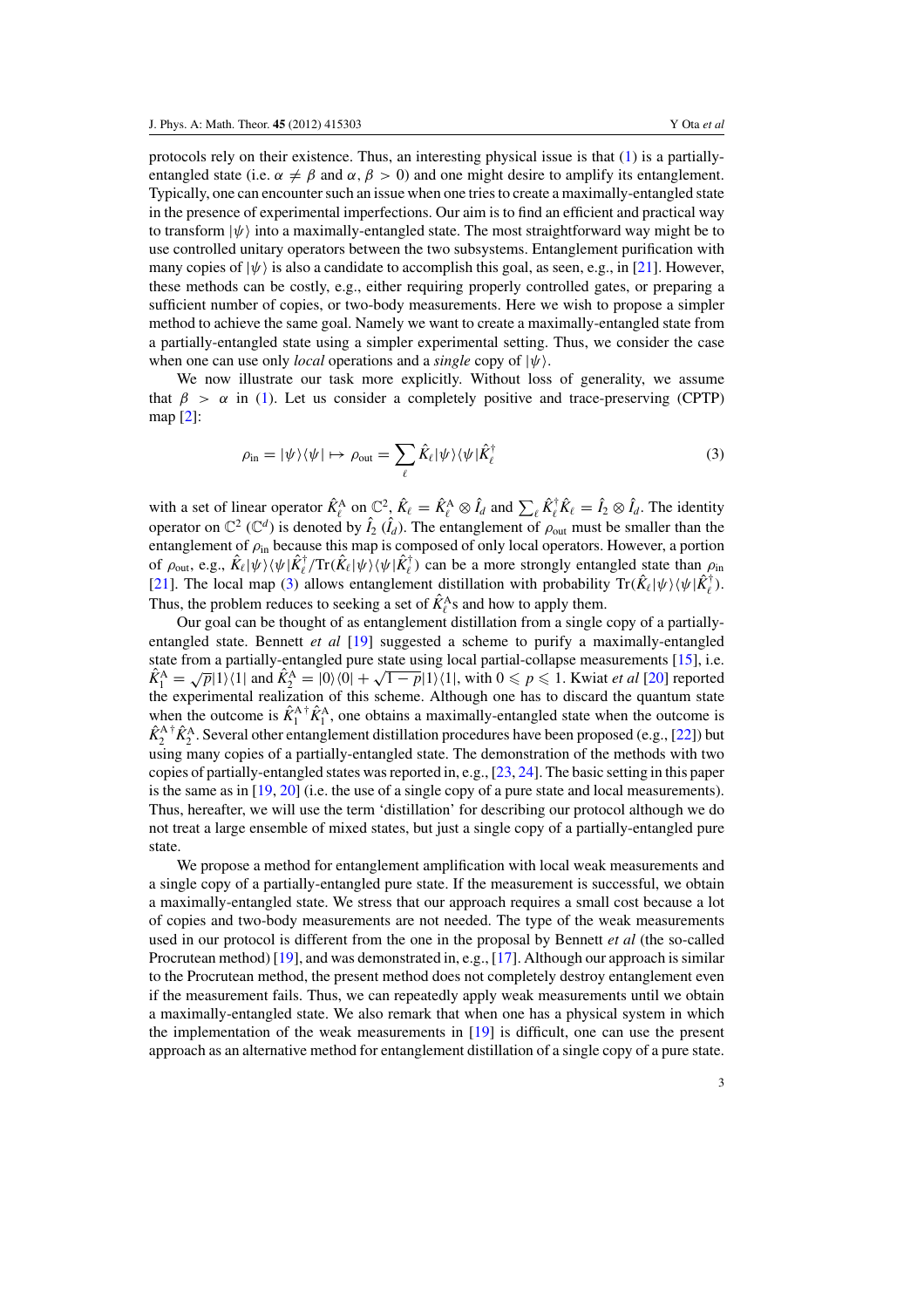<span id="page-4-0"></span>

**Figure 1.** Schematic diagram of our approach to distill a maximally-entangled state from a partially-entangled initial state  $|\psi\rangle = \alpha|0\rangle|\phi_0\rangle + \beta|1\rangle|\phi_1\rangle$ . The measurements are performed only on system A. Each box indicates the measurement apparatus with the measurement strength  $\epsilon_n$  (*n* = 1, 2, ...,*N*), see (4). When we obtain the outcome corresponding to  $\hat{M}_+^{\dagger} \hat{M}_+$ , we find a maximally-entangled state.

#### **3. Entanglement amplification with local weak measurements**

Now we show a method to distill entanglement from a partially-entangled pure initial state. The basic part of the scheme is the weak measurements on system A given by

$$
\hat{M}_{\pm}(\epsilon) = \sqrt{\frac{1 \pm \epsilon}{2}} |0\rangle\langle 0| + \sqrt{\frac{1 \mp \epsilon}{2}} |1\rangle\langle 1|,\tag{4}
$$

$$
\hat{M}_+^{\dagger} \hat{M}_+ + \hat{M}_-^{\dagger} \hat{M}_- = \hat{I}_2,\tag{5}
$$

with measurement strength  $\epsilon$  ( $0 \leq \epsilon \leq 1$ ). The set  $\{\hat{M}_{\sigma}^{\dagger} \hat{M}_{\sigma}\}_{{\sigma}=\pm,-}$  is a POVM [\[1–3](#page-13-0)] on  $\mathbb{C}^2$ . These measurements with tunable  $\epsilon$  can be implemented in various physical systems, as seen, e.g., in [\[17](#page-13-0), [25,](#page-13-0) [29](#page-13-0)]. We substitute  $\hat{M}_+(\epsilon)$  and  $\hat{M}_-(\epsilon)$ , respectively, into  $\hat{K}_1^{\text{A}}$  and  $\hat{K}_2^{\text{A}}$  in [\(3\)](#page-3-0). The resultant state is given by  $\rho_{\text{out}} = p_+ |\psi_+\rangle \langle \psi_+ | + p_- |\psi_-\rangle \langle \psi_- |$  with  $|\psi_{\pm}\rangle = (\hat{M}_{\pm} \otimes \hat{I}_d) |\psi\rangle / \sqrt{p_{\pm}}$ and  $p_\pm = \langle \psi | (\hat{M}_\pm^\dagger \hat{M}_\pm \otimes \hat{I}_d) | \psi \rangle$ . The important point here is that  $|\psi_+ \rangle$  is a maximally-entangled state when  $\alpha^2(1+\epsilon)/2 = \beta^2(1-\epsilon)/2$ . Assuming that  $\beta > \alpha$ , we find that the parameter  $\epsilon$ for obtaining a maximally-entangled state becomes

$$
\epsilon = \beta^2 - \alpha^2 = \sqrt{1 - S(\psi)}.
$$
\n<sup>(6)</sup>

In contrast to a partial-collapse measurement  $[15]$ , the present measurement operators do not completely destroy the entanglement of the input state even if the measurement fail. We also note that both the present approach and the Procrustean method [\[19\]](#page-13-0) require *a priori* information of the initial state (i.e.  $\alpha$  and  $\beta$ ).

On the basis of the above arguments, we propose a probabilistic method to make a maximally-entangled state from  $|\psi\rangle$  with the successive application of local weak measurements, as shown in figure 1. We prepare the *N* weak measurement apparatus described by (4) and (5). We stop the measurement process once we obtain the outcome  $\hat{M}_+^{\dagger} \hat{M}_+$ . Otherwise, we move to the subsequent measurement. The input state in the *n*th weak measurement apparatus is

$$
|\psi_n\rangle = \frac{1}{p_-(\epsilon_{n-1})} [\hat{M}_-(\epsilon_{n-1}) \otimes \hat{I}_d] |\psi_{n-1}\rangle,
$$
\n(7)

$$
p_{-}(\epsilon_{n-1}) = \langle \psi_{n-1} | \hat{M}_{-}(\epsilon_{n-1})^{\dagger} \hat{M}_{-}(\epsilon_{n-1}) \otimes \hat{I}_{d} | \psi_{n-1} \rangle, \tag{8}
$$

if  $n \geq 2$  and  $|\psi_1\rangle = |\psi\rangle$ , with  $\beta > \alpha$ . The expression of the weak measurements (4) allows the form invariance of  $|\psi_n\rangle$ , i.e.  $|\psi_n\rangle = \alpha_n|0\rangle|\phi_0\rangle + \beta_n|1\rangle|\phi_1\rangle$  where  $\alpha_n^2 + \beta_n^2 = 1$  and  $\alpha_n, \beta_n > 0$ .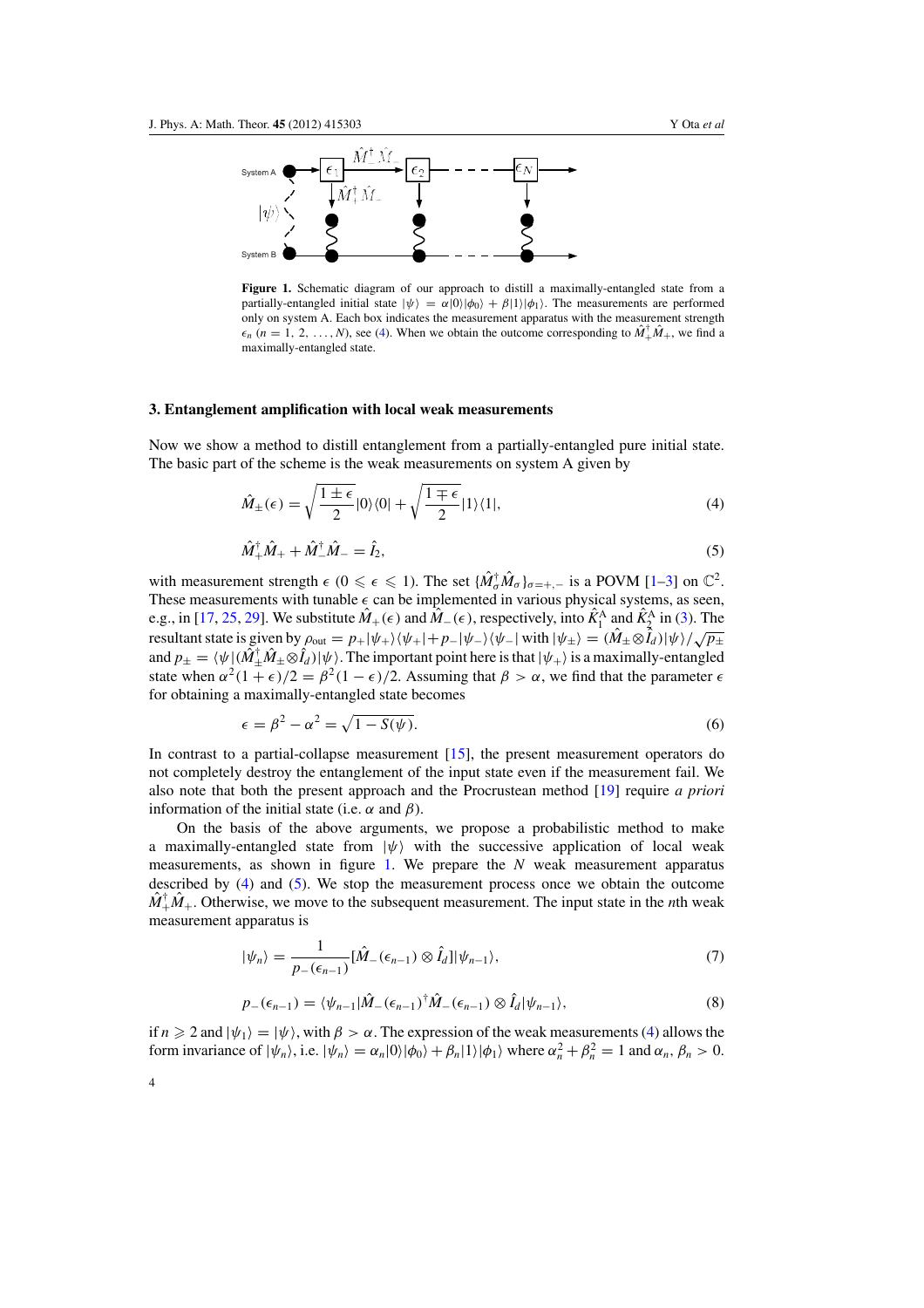<span id="page-5-0"></span>

**Figure 2.** Application of our approach to  $\alpha|0\rangle|\phi_0\rangle + \beta|1\rangle|\phi_1\rangle$  with  $\alpha^2 = 0.4$  and  $\beta^2 = 0.6$ . The horizontal axis is the number of measurements performed. The probability to obtain a maximallyentangled state is shown in (*a*). The measurement strength is shown in (*b*). The sum of the net probabilities, which is defined as [\(12\)](#page-6-0), is shown in (*c*). The dotted line indicates the total success probability,  $2\alpha^2 = 0.8$ . See [\(13\)](#page-6-0) and [\(17\)](#page-7-0). A higher total success probability could be easily obtained by choosing  $2\alpha^2$  close to one.

In addition, we find that  $\beta_n > \alpha_n$  if  $\beta_{n-1} > \alpha_{n-1}$  and  $\epsilon_n > 0$ . Then, when the measurement strength obeys the recurrence relation

$$
\epsilon_n = \frac{2\epsilon_{n-1}}{1 + (\epsilon_{n-1})^2} \quad (n \geqslant 2), \quad \epsilon_1 = \sqrt{1 - S(\psi)}, \tag{9}
$$

the state corresponding to the outcome  $\hat{M}_+^{\dagger}(\epsilon_n)\hat{M}_+(\epsilon_n) \otimes \hat{I}_d$  is the maximally-entangled state the state corresponding to the outcome  $M_+(e_n)M_+(e_n) \otimes I_d$  is the maximally-entangled state  $(|0\rangle|\phi_0\rangle + |1\rangle|\phi_1\rangle)/\sqrt{2}$ . Indeed, the solution of (9) satisfies [\(6\)](#page-4-0), i.e.  $\epsilon_n = \sqrt{1 - S(\psi_n)}$ . The probability to obtain the outcome  $\hat{M}_+^{\dagger} \hat{M}_+$  at the *n*th measurement apparatus is

$$
P_n = \frac{1}{2} [1 - (\epsilon_n)^2].
$$
 (10)

When  $\beta < \alpha$ , we can obtain the same result replacing the role of  $\hat{M}_+$  with  $\hat{M}_-$ . Since  $\epsilon_n$  obeys the recurrence relation (9), the information required is only  $S(\psi)$ .

Figure 2 shows the probability  $P_n$  and the measurement strength  $\epsilon_n$  for a specific input state. After a few steps, the probability decreases and approaches 0, and the measurement strength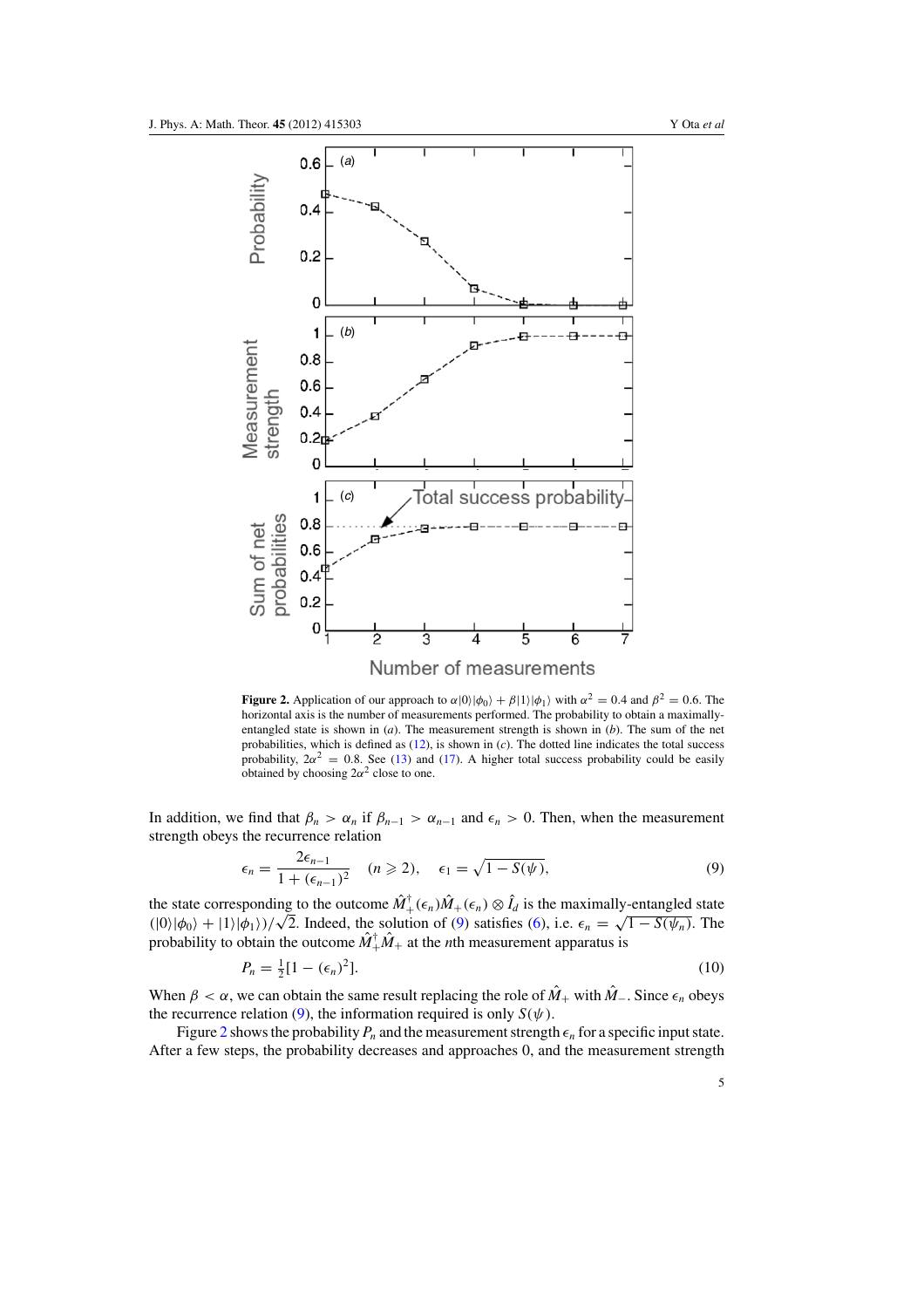<span id="page-6-0"></span>

**Figure 3.** Total success probability versus initial entanglement. The horizontal axis represents the linear entropy  $S(|\psi\rangle)$  of the state  $|\psi\rangle$ . The total success probability is defined as the asymptotic value of the sum of the net probability, as shown in figure [2\(](#page-5-0)*c*).

increases and approaches 1. Actually, the recurrence relation [\(9\)](#page-5-0) indicates that  $\epsilon_n > \epsilon_{n-1}$ , and  $\lim_{n\to\infty} \epsilon_n = 1$ . Therefore, the weak measurements asymptotically approach the von Neumann measurements  $|0\rangle\langle 0|$  and  $|1\rangle\langle 1|$  for large *n*. Then, the state corresponding to the outcome  $\hat{M}^{\dagger}_{-} \hat{M}^{\phantom{\dagger}}_{-} \otimes \hat{I}^{\phantom{\dagger}}_{d}$  becomes  $|1\rangle |\phi_{1}\rangle$ .

Let us now better characterize the present approach. The *n*th measurement is used when the previous weak measurement apparatus shows the outcome  $\hat{M}^{\dagger} \hat{M}$ . Thus, we may define the net probability to find a maximally entangled state at the *n*th step as

$$
P_n^{\text{net}} = P_n \prod_{k=1}^{n-1} (1 - P_k),\tag{11}
$$

if  $n \ge 2$  and  $P_1^{\text{net}} = P_1$ . We find that  $P_{n-1}^{\text{net}} > P_n^{\text{net}}$ . The sum of the net probabilities is a characteristic quantity of this scheme. We define  $P_n^s$  as

$$
P_n^s = \sum_{m=1}^n P_m^{\text{net}}.\tag{12}
$$

This quantity obeys the recurrence relation  $P_n^s = P_{n-1}^s + (1 - P_n)P_{n-1}^s$  if  $n \ge 2$  and  $P_1^s = P_1$ . Figure  $2(c)$  $2(c)$  shows that  $P_n^s$  approaches a specific value for large *n*. We confirm that this asymptotic value is  $2\alpha^2$  by numerically calculating  $P_n^s$  for the various initial states. We call this asymptotic value the total success probability of the approach. Figure 3 shows that the total success probability is large when  $\alpha$  is close of 1/2 (or  $S(\psi)$  is close to its maximum value). Here, we show an alternative evaluation of the total success probability. We consider an asymptotic map corresponding to the entire protocol. First, we focus on the fact that the entire protocol in the limit  $n \to \infty$  can be regarded as a CPTP map:

$$
|\psi\rangle\langle\psi| \mapsto \rho_* = P_*|\psi_{\text{MES}}\rangle\langle\psi_{\text{MES}}| + (1 - P_*)|\chi\rangle\langle\chi|,\tag{13}
$$

where  $|\psi_{\text{MES}}\rangle = (0, |\phi_0\rangle + |1\rangle|\phi_1\rangle)/\sqrt{2}$ , and  $|\chi\rangle = |1\rangle|\phi_1\rangle$ . The positive coefficient  $P_*$ corresponds to the total success probability. This map must be a composite map of the weak measurements [\(4\)](#page-4-0). Therefore, we may write  $\rho_*$  as

$$
\rho_* = \sum_{\sigma = +,-} (\hat{M}_{*,\sigma} \otimes \hat{I}_d) |\psi\rangle \langle \psi | (\hat{M}_{*,\sigma} \otimes \hat{I}_d)^{\dagger}, \tag{14}
$$

$$
\hat{M}_{*,\pm} = \sqrt{\frac{1 \pm \delta_0}{2}} \left| 0 \rangle \left\langle 0 \right| + \sqrt{\frac{1 \pm \delta_1}{2}} \right| 1 \right\rangle \langle 1|, \tag{15}
$$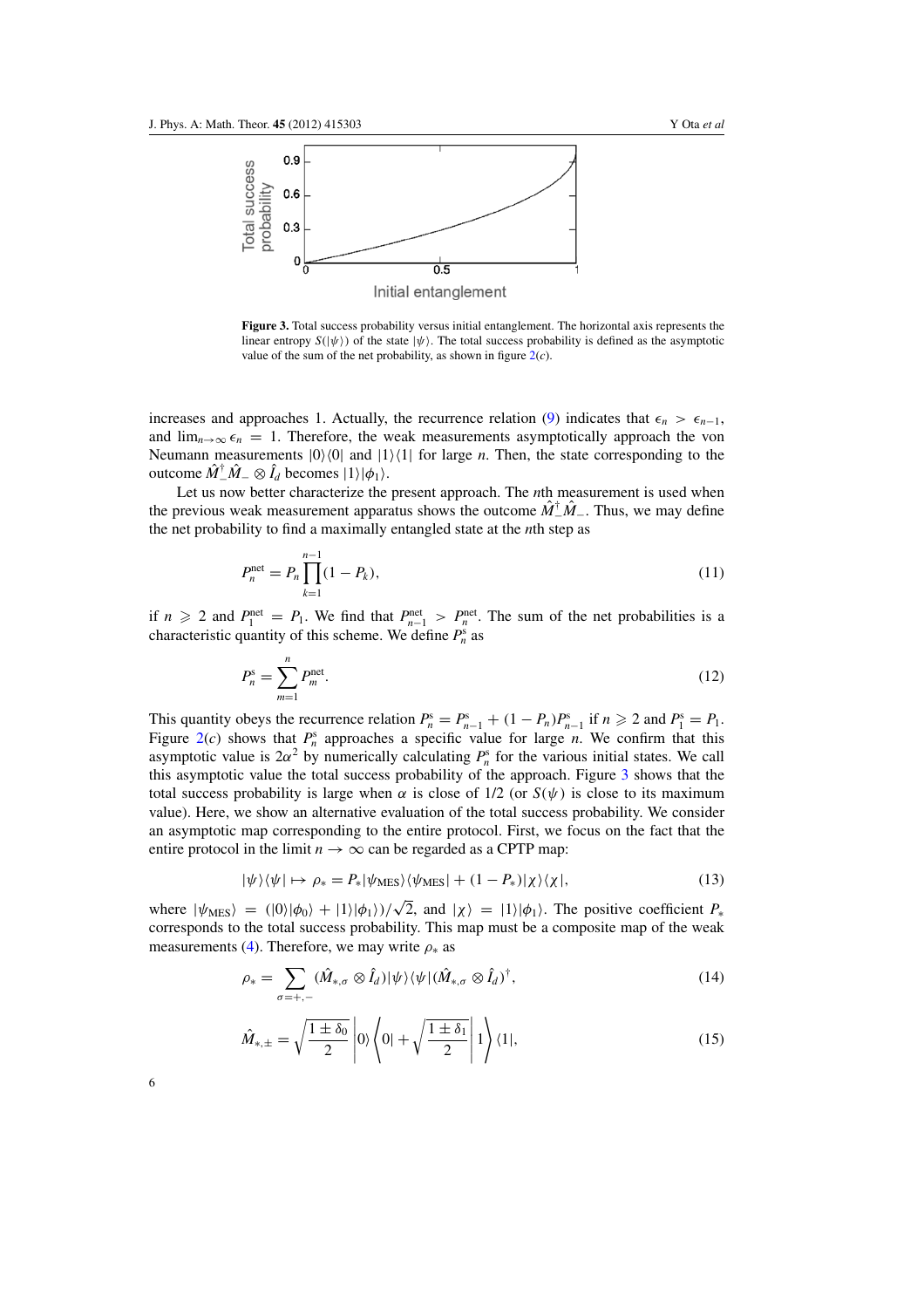<span id="page-7-0"></span>with  $|\delta_0|, |\delta_1| \leq 1$ . The measurement operators  $\hat{M}_{*,\pm}$  correspond to generalized weak (partial) measurements [\[26,](#page-13-0) [27](#page-13-0)]. We find that [\(14\)](#page-6-0) represents a convex combination between  $|\psi_{\text{MES}}\rangle\langle\psi_{\text{MES}}|$  and  $|\chi\rangle\langle\chi|$  if

$$
(\hat{M}_{*,+} \otimes \hat{I}_d)|\psi\rangle \propto |\psi_{\text{MES}}\rangle, \quad (\hat{M}_{*,-} \otimes \hat{I}_d)|\psi\rangle \propto |\chi\rangle. \tag{16}
$$

Let us put  $\delta_0 = 1$  and  $\beta \sqrt{(1 + \delta_1)/2} = \alpha$ . Then, we find that  $(\hat{M}_{*,+} \otimes \hat{I}_d)|\psi\rangle = \sqrt{2}\alpha |\psi_{\text{MES}}\rangle$ . Thus, we show that

$$
P_* = 2\alpha^2. \tag{17}
$$

In other words, we decomposed the map  $(13)$  with  $(4)$ , as pointed out in [\[30\]](#page-13-0). The measurement operators  $\hat{M}_{*,+}$  and  $\hat{M}_{*-}$  for  $\delta_0 = 1$  were experimentally demonstrated as a partial-collapse measurement in  $[16, 20, 28]$  $[16, 20, 28]$  $[16, 20, 28]$  $[16, 20, 28]$  $[16, 20, 28]$ . We remark that the asymptotic map can be regarded as a singleshot partial measurement and is equal to the Procrustean method in [\[19](#page-13-0)]. Actually, the total success probability  $P_*$  is the same as the yield of maximally-entangled states in [\[19\]](#page-13-0).

Let us compare the present entanglement amplification protocol to the Procrustean method in [\[19\]](#page-13-0) from the viewpoint of physical implementation. The present approach requires the implementation of weak measurements that are symmetric or balanced with respect to the measurement strength, as seen in [\(4\)](#page-4-0). Such symmetric weak measurements can be implemented in various physical systems including linear optical and solid-state qubits, as shown, e.g., in [\[29](#page-13-0)]. In contrast to the symmetric measurements, the Procrustean method uses non-symmetric ones. Namely one uses [\(15\)](#page-6-0) with  $\delta_0 = 1$  and  $\delta_1 \neq -1$ . Although the non-symmetric partial measurements are naturally realized in, e.g., Josephson phase qubits [\[28\]](#page-13-0), they are not always available in a general physical system. Thus, when one has a physical system in which the implementation of the type of non-symmetric partial measurements that are used in [\[19](#page-13-0)] is difficult, one can use the present approach as an alternative method for entanglement distillation of a single copy of a pure state.

#### **4. Mixed states**

We now extend our approach to a mixed initial state. Hereafter, we consider a two-qubit system (i.e.  $d = 2$ ). The study of a mixed initial state is motivated by experimental considerations, as well as theoretical interest. One may desire to amplify entanglement of a quantum state in the presence of decoherence, for example. We remark that one never distills a maximally-entangled state from a single copy of a mixed state with local purification protocols, as shown by Linden *et al* [\[31](#page-13-0)] and Kent [\[32\]](#page-13-0). Hence, our goal in this section is to seek a protocol of increasing the entanglement of an output state compared to a mixed initial state, not purifying a maximallyentangled state. This section mainly focuses on a single-shot measurement protocol, not a repeated application of weak measurements.

The initial pure state  $(1)$  is replaced with the mixed state

$$
\rho = \lambda \rho_s + (1 - \lambda) |\psi\rangle\langle\psi|,\tag{18}
$$

where  $|\psi\rangle = \alpha|00\rangle + \beta|11\rangle$  and  $0 \le \lambda \le 1$ . This is a convex combination between a separable state  $\rho_s$  and a partially-entangled pure state  $|\psi\rangle$ . The coefficients  $\alpha$  and  $\beta$  are real and positive numbers in the same way as [\(1\)](#page-2-0). The weight of the separable part is quantified by  $\lambda$ . We note that an arbitrary density matrix on  $\mathbb{C}^2 \otimes \mathbb{C}^2$  can be written in the form (18), and this decomposition is uniquely determined [\[35\]](#page-13-0). We use the concurrence [\[33](#page-13-0), [34](#page-13-0)] to evaluate the entanglement of a mixed state. Hereafter, the concurrence of  $\rho$  is written as  $C(\rho)$ . We also use another quantity to estimate entanglement in addition to the concurrence. When a mixed state is given as the form (18), its entanglement can be characterized by its pure-state part  $(1 - \lambda) |\psi\rangle \langle \psi|$  [\[35\]](#page-13-0).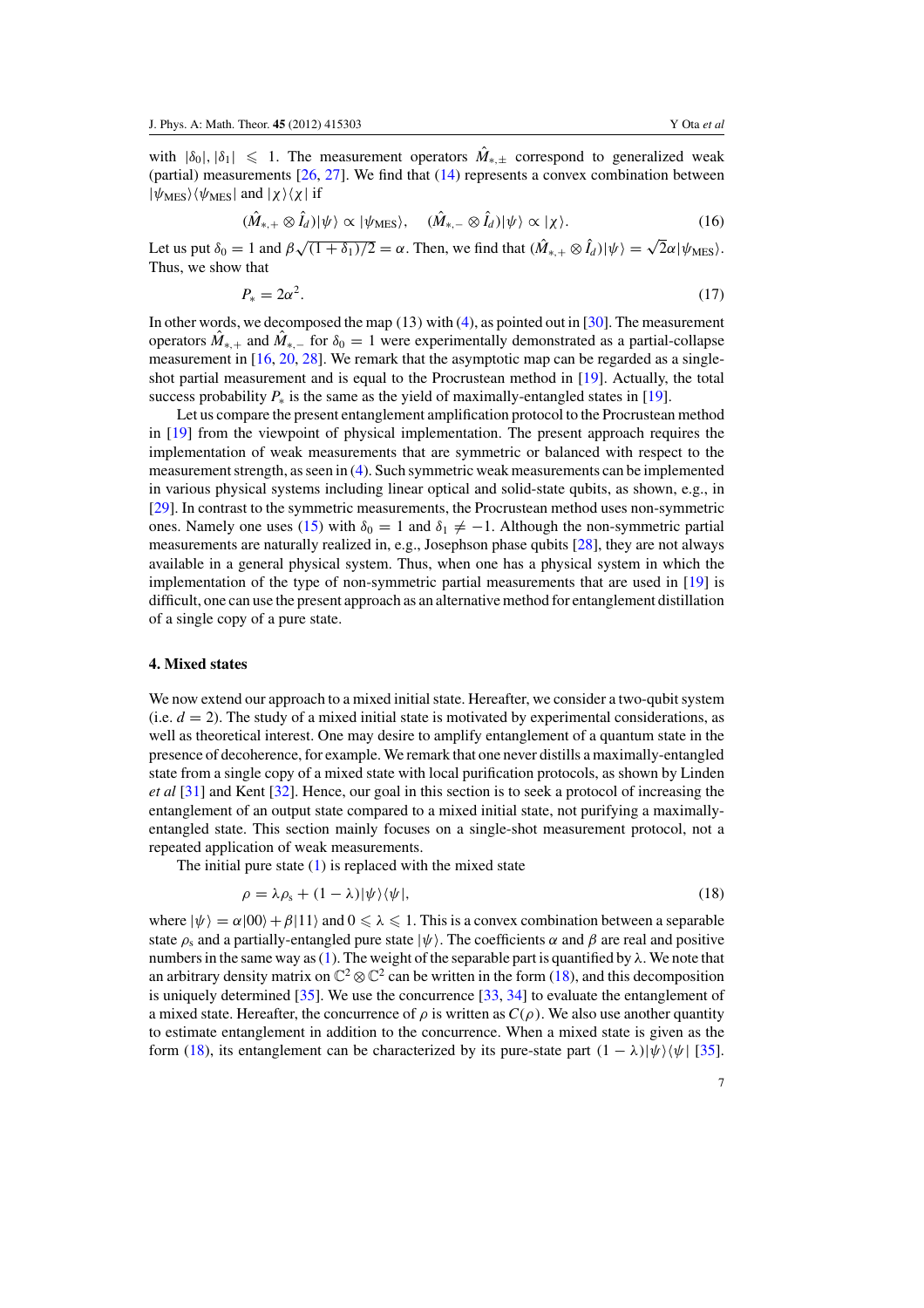<span id="page-8-0"></span>Thus, an intuitive 'measure' of entanglement is defined as  $E(\rho) = (1 - \lambda)S(\psi)$ , with the linear entropy [\(2\)](#page-2-0). Using both  $C(\rho)$  and  $E(\rho)$ , we examine the entanglement amplification protocol for [\(18\)](#page-7-0). Hereafter, we assume that  $\lambda \neq 0$  and  $\beta > \alpha$ .

We use the same local two-outcome weak measurement in the case of a pure initial state. As seen in section [3,](#page-4-0) performing a single measurement whose measurement operator is given by [\(4\)](#page-4-0), we obtain  $\rho_{\text{out}} = R_+ \rho_+ + R_- \rho_-,$  with  $R_{\pm} = \lambda w_{s,\pm} + (1 - \lambda) p_{\pm}$ ,  $\rho_{\pm} = (\hat{M}_{\pm} \otimes \hat{I}_2) \rho (\hat{M}_{\pm}^{\dagger} \otimes \hat{I}_2)/R_{\pm}$  and  $w_{s,\pm} = \text{tr}[(\hat{M}_{\pm}^{\dagger} \hat{M}_{\pm} \otimes \hat{I}_2) \rho_s]$ . Our aim is to increase the entanglement of  $\rho_+$ , compared with  $\rho$ . This density matrix has the same form as [\(18\)](#page-7-0),

$$
\rho_{+} = \lambda_{+} \frac{(\hat{M}_{+} \otimes \hat{I}_{2}) \rho_{s} (\hat{M}_{+}^{\dagger} \otimes \hat{I}_{2})}{w_{s,+}} + (1 - \lambda_{+}) |\psi_{+}\rangle \langle \psi_{+}|,\tag{19}
$$

with

$$
\lambda_{+} = \frac{w_{s,+}}{R_{+}} \lambda.
$$
\n(20)

We examine  $E(\rho)$  and  $E(\rho_{+})$  to obtain a simple criterion for the entanglement amplification. Since  $\rho_s$  is a separable density matrix and the weak measurement is local, the first term in (19) is the separable part of  $\rho_+$ . Therefore,  $E(\rho_+) = (1 - \lambda_+)S(\psi_+)$ . As shown in section [3,](#page-4-0)  $|\psi_{+}\rangle$  is a maximally-entangled state when the measurement strength satisfies [\(6\)](#page-4-0). It means that  $S(\psi_+) > S(\psi)$ . To ensure  $E(\psi_+) \geqslant E(\psi)$ , we require  $\lambda_+ \leqslant \lambda$ . This relation leads to

$$
A_{s,z} \leqslant -\sqrt{1 - S(\psi)} = \alpha^2 - \beta^2,
$$
\n(21)

where we have used [\(6\)](#page-4-0). We have defined  $A_{s,z}$  as  $A_{s,z} = \text{tr}[(\sigma_z \otimes \hat{I}_2)\rho_s]$ , where  $\sigma_z =$  $|0\rangle\langle 0| - |1\rangle\langle 1|$ . Therefore, we expect that the method for a pure initial state works even for a mixed initial state if this inequality is satisfied. We will check this simple criterion for specific examples using calculations of the concurrence. Then, our numerical calculations of the concurrence will show that (21) is the sufficient condition for  $C(\rho_+) \geq C(\rho)$ .

## *4.1. Example 1: pure dephasing*

Let us consider the case when one of the subsystems (e.g., system A) travels via a noisy channel after the preparation of  $|\psi\rangle$ , for example. Assuming that the system undergoes pure dephasing, the corresponding CPTP map is written as  $\rho \mapsto (1 - u)\rho + u(\sigma_z \otimes I_2)\rho(\sigma_z \otimes I_2)$ , with  $0 \le u \le 1/2$ . Thus, the initial mixed state becomes

$$
\rho^{(pd)} = \alpha^2 |00\rangle\langle00| + \mu |00\rangle\langle11| + \mu |11\rangle\langle00| + \beta^2 |11\rangle\langle11|,\tag{22}
$$

with  $\mu = \alpha \beta (1-2u)$ . We can rewrite (22) as  $\rho^{(pd)} = [1-(\mu/\alpha \beta)](\alpha^2|00\rangle\langle00|+\beta^2|11\rangle\langle11|)+$  $(\mu/\alpha\beta)|\psi\rangle\langle\psi|$ . Non-classical features of these sorts of density matrices are characterized well by the off-diagonal element  $\mu$  [\[36](#page-13-0)]. In fact, the concurrence is  $C(\rho^{(pd)}) = 2\mu$ . Let us check inequality (21). Since  $A_{s,z} = \alpha^2 - \beta^2$  and  $\sqrt{1 - S(\psi)} = \beta^2 - \alpha^2$ , the left-hand side of (21) is zero and the inequality is satisfied. Thus, we expect that the approach for a pure initial state leads to an amplification of the entanglement of  $\rho^{(pd)}$ . We calculate the concurrence to confirm that this prediction is correct. The concurrence of  $\rho_+^{(pd)} \propto (\hat{M}_+ \otimes \hat{I}_2) \rho^{(pd)} (\hat{M}_+^{\dagger} \otimes \hat{I}_2)$  is

$$
C(\rho_{\text{pd},+}) = \frac{\mu}{\alpha \beta} > 2\mu = C(\rho^{(\text{pd})}).
$$
\n(23)

Therefore, entanglement amplification is achieved. Furthermore, we can find that the repeated application still works. The input density matrix for the *n*th measurement apparatus is the state corresponding to the outcome  $\hat{M}^{\dagger}(\epsilon_{n-1})\hat{M}(\epsilon_{n-1})$ . We denote this state as  $\rho_n$ . We note that  $\rho_1 = \rho^{(pd)}$ . When we obtain the outcome  $\hat{M}_+^{\dagger}(\epsilon_n)\hat{M}_+(\epsilon_n)$ , the measurement is considered to be successful. We write the resultant state as  $\rho_n^{(s)}$ . The measurement strength obeys the recurrence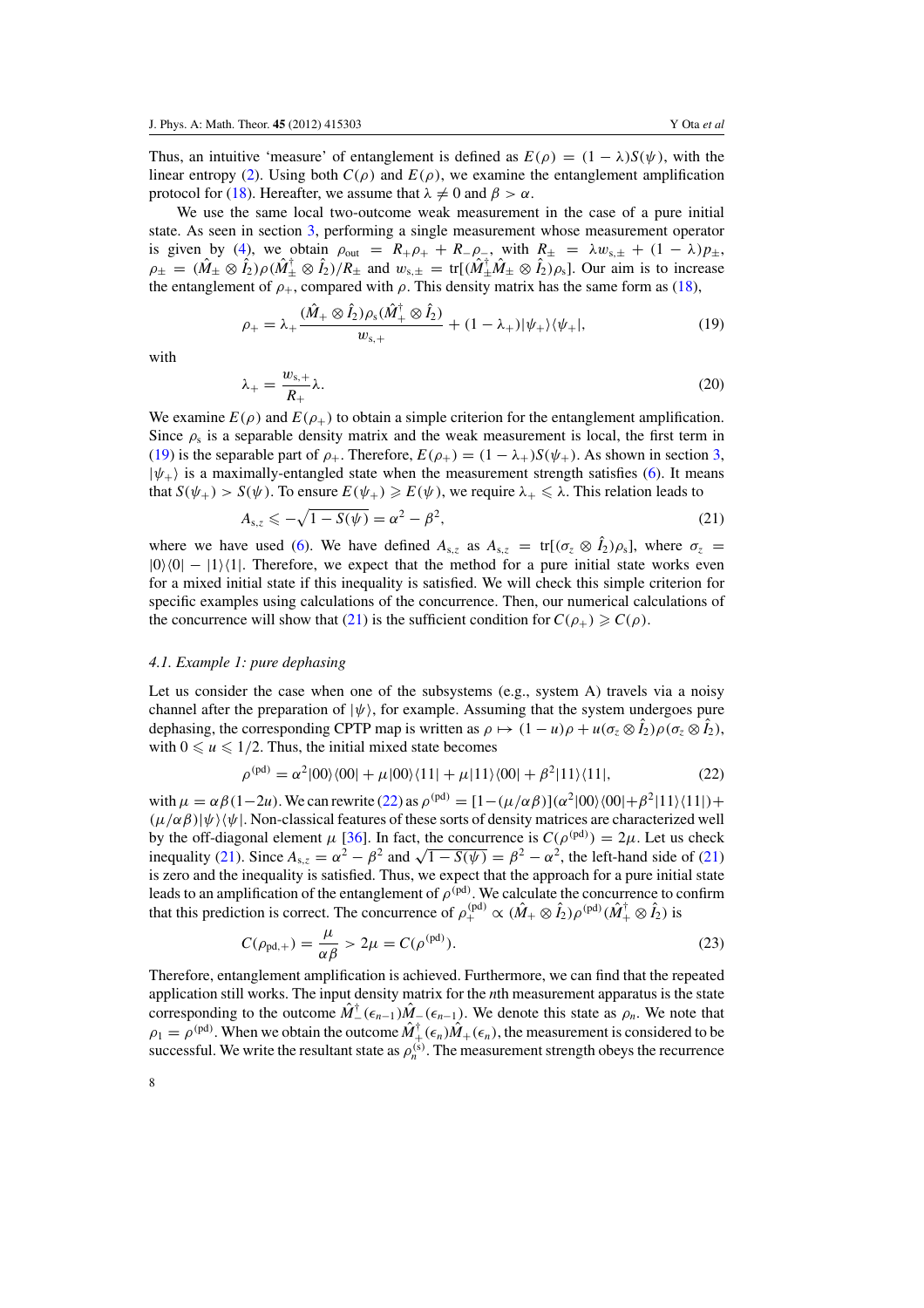<span id="page-9-0"></span>

**Figure 4.** Characteristics of the entanglement amplification method for the mixed state associated with amplitude damping,  $(24)$ . The horizontal axis is the linear entropy of the reduced density matrix of the pure-state part, *S*( $\bar{\psi}$ ). The vertical axis is the weight of the separable part,  $(1 - u)\beta^2$ . (*a*) Concurrence of the input state  $\rho^{(ad)}$  (left panel) and the output state  $\rho^{(ad)}_+$  (right panel). Using [\(6\)](#page-4-0), the measurement strength is given by  $\sqrt{1 - S(\tilde{\psi})}$ . (*b*) Profile of sgn[ $C(\rho_{+}^{(\text{ad})}) - C(\rho^{(\text{ad})})$ ]. When this quantity is positive, the entanglement amplification is achieved (red-colored region). Otherwise, the protocol fails (blue-colored region) (i.e. the entanglement reduction occurs).

relation [\(9\)](#page-5-0) with  $\epsilon_1 = \sqrt{1 - S(\psi)}$ . The application to  $\rho$  is straightforward because  $\rho_n$  and  $\rho_n^{(s)}$ have the same form as  $\rho$  (i.e. only the coefficients change). We can show that  $C(\rho_n^{(s)}) > C(\rho_n)$ and  $C(\rho_n) < C(\rho_{n-1})$ . Eventually, we find that  $C(\rho_n^{(s)}) = C(\rho_{n-1}^{(s)})$ . Therefore, at each value for the outcome  $\hat{M}_+^{\dagger} \hat{M}_+$ , we obtain a mixed state with the concurrence  $C(\rho_1^{(s)}) = \mu/\alpha\beta$ . Remarkably, we find that  $\mu/\alpha\beta > C(\rho^{(pd)})$  because  $2\alpha\beta < 1$ . The resultant entanglement is bounded by  $\mu/\alpha\beta$ , which is regarded as a measure of the purity of  $\rho^{(pd)}$ .

## *4.2. Example 2: amplitude damping*

The second example is associated with amplitude-damping. If this effect occurs on system A, the corresponding CPTP map is written as  $\rho \mapsto \sum_{\ell=1,2} (\hat{E}_{\ell} \otimes \hat{I}_2) \rho (\hat{E}_{\ell}^{\dagger} \otimes \hat{I}_2)$ , with *E*<sub>1</sub> =  $|0\rangle\langle0| + \sqrt{u}|1\rangle\langle1|$ ,  $\hat{E}_2 = \sqrt{1-u}|0\rangle\langle1|$ , and  $0 \le u \le 1$ . Thus, the mixed state becomes

$$
\rho^{\text{(ad)}} = (1 - u)\beta^2 |01\rangle\langle01| + [1 - (1 - u)\beta^2]|\tilde{\psi}\rangle\langle\tilde{\psi}|,\tag{24}
$$

with  $|\tilde{\psi}\rangle = (\alpha|00\rangle + \sqrt{\mu\beta}|11\rangle)/\sqrt{1-(1-\mu)\beta^2}$ . Assuming that  $\sqrt{\mu\beta} > \alpha$ , we check inequality [\(21\)](#page-8-0). Since  $\sqrt{1 - S(\tilde{\psi})} = (\mu \beta^2 - \alpha^2) / (\mu \beta^2 + \alpha^2) > 0$  and  $A_{s,z} = 1$ , (21) is not satisfied. Thus, we expect that the method for a pure initial state does not work. A numerical calculation of the concurrence gives more quantitative characterization of our protocol, as seen in figure 4. Varying the weight of the separable part  $(1 - u)\beta^2$  and the linear entropy of the reduced density matrix of the pure-state part  $S(\tilde{\psi})$ , the concurrences of  $\rho^{\text{(ad)}}$  (left panel of figure  $4(a)$ ) and  $\rho_{+}^{(\text{ad})} \propto (\hat{M}_{+} \otimes \hat{I}_{2}) \rho_{-}^{(\text{ad})} (\hat{M}_{+}^{\dagger} \otimes \hat{I}_{2})$  (right panel of figure  $4(a)$ ) are calculated. Furthermore, the sign of their difference  $(\text{sgn}[C(\rho_{+}^{(\text{ad})}) - C(\rho^{(\text{ad})})]$  is evaluated, as seen in figure  $4(b)$ . Figure  $4(b)$  shows that the method for a pure state leads to the reduction of the entanglement in a wide parameter region. Nevertheless, when the purity of  $\rho^{\text{(ad)}}$  is large, the entanglement is amplified.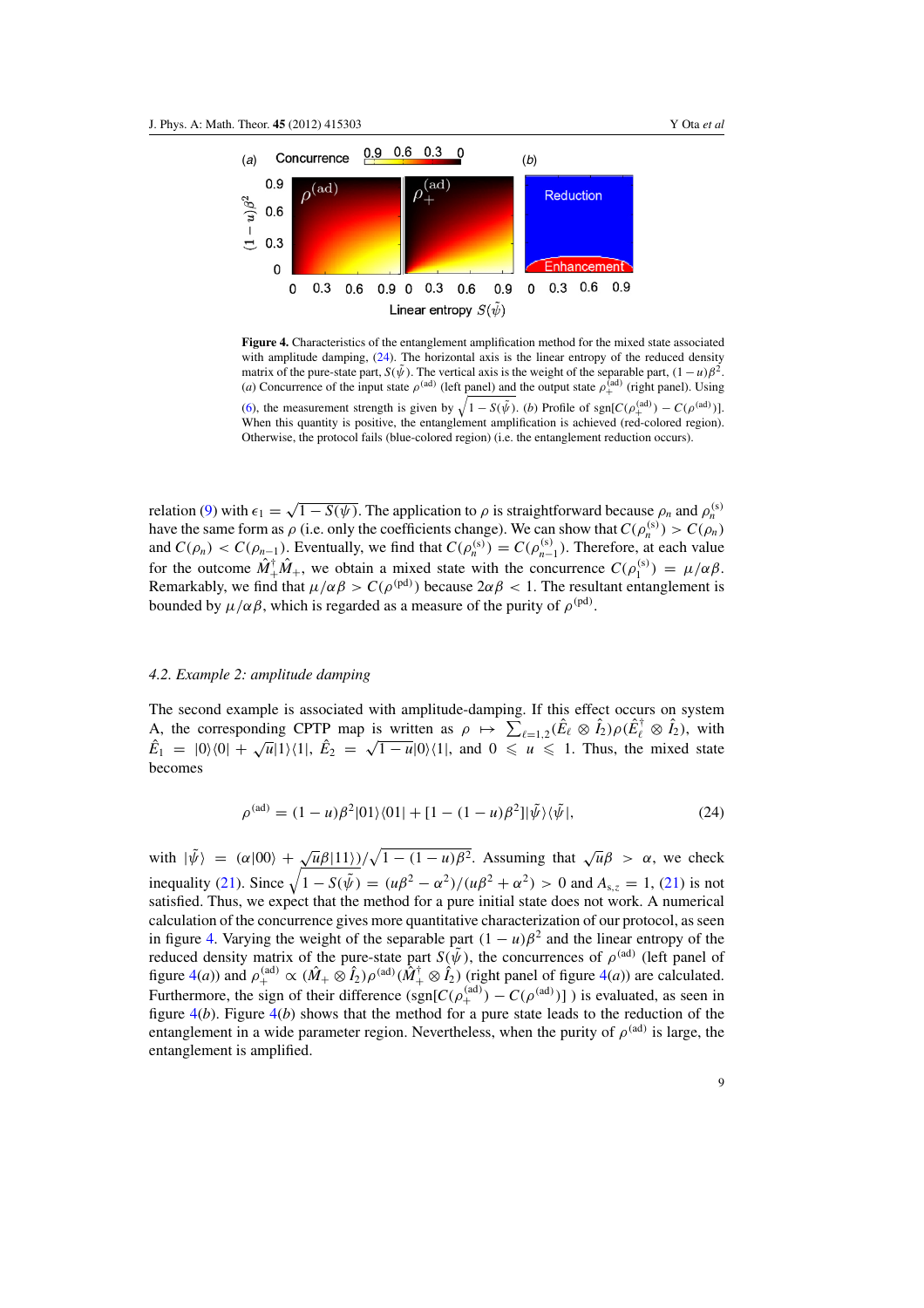

**Figure 5.** Characteristics of the entanglement amplification method for the initial state (25). The horizontal axis is the linear entropy of the reduced density matrix of a pure-state part,  $S(\psi)$ . The vertical axis is the weight of the separable part,  $\lambda$ . (*a*) Concurrence of the input state  $\rho^{(md)}$ (left panel) and the output state  $\rho_{\perp}^{(rad)}$  (right panel). Using [\(6\)](#page-4-0), the measurement strength is given by  $\sqrt{1 - S(\psi)}$ . (*b*) Profile of sgn[ $C(\rho_{\perp}^{(md)}) - C(\rho^{(md)})$ ]. When this quantity is positive, the entanglement amplification is achieved (red-colored region). Otherwise, the protocol fails (bluecolored region). In the white region, the concurrence does not change because the initial mixed state  $(25)$  is separable.

#### *4.3. Example 3: maximally-mixed state*

The parameter region in which the entanglement amplification for mixed states works depends on the value of  $A_s$ <sub>z</sub>. Let us examine the case when the separable state in [\(18\)](#page-7-0) is the maximallymixed state, for example. The initial mixed state becomes

$$
\rho^{\text{(rnd)}} = \lambda \frac{1}{4} \hat{I}_2 \otimes \hat{I}_2 + (1 - \lambda) |\psi\rangle \langle \psi|.
$$
\n(25)

We find that  $A_{s,z} = 0$ . Therefore, inequality [\(21\)](#page-8-0) is not satisfied except for  $S(\psi) = 1$ . In order to evaluate quantitative behaviors of the protocol, let us examine the concurrence. Figure 5(*a*) shows the concurrences of  $\rho^{(rnd)}$  (left panel) and  $\rho_+^{(rnd)} \propto (\hat{M}_+ \otimes \hat{I}_2) \rho_{rd} (\hat{M}_+^{\dagger} \otimes \hat{I}_2)$  (right panel). The sign of their difference  $(\text{sgn}[C(\rho_+^{(rnd)}) - C(\rho^{(rnd)})]$  ) is shown in figure 5(*b*). Again, we find that the method for a pure state fails in the wide parameter region. However, compared with figure  $4(b)$  $4(b)$ , the entanglement amplification is achieved in a much wider region. Thus, smaller values of  $A_{s,z}$  lead to a higher success of the protocol for various parameters. We also find that from [\(21\)](#page-8-0) negative values of *A*s,*<sup>z</sup>* are preferable for the entanglement amplification.

#### *4.4. Systematic examinations*

For a more systematic analysis for mixed initial states, we randomly generate separable density matrices. Thus, we examine entanglement amplification for various density matrices given by [\(18\)](#page-7-0), with fixed  $|\psi\rangle$ . A separable state on  $\mathbb{C}^2 \otimes \mathbb{C}^2$  is parametrized by 15 real parameters. Using the Pauli matrices, we can express it as

$$
\rho_{\rm s} = \frac{1}{4} \left( \hat{I}_2 \otimes \hat{I}_2 + \sum_i A_{\rm s,i} \sigma_i \otimes \hat{I}_2 + \sum_j B_{\rm s,j} \hat{I}_2 \otimes \sigma_j + \sum_{i,j} C_{\rm s,i,j} \sigma_i \otimes \sigma_j \right),\tag{26}
$$

with *i*,  $j = x, y, z$  and  $A_{s,i}, B_{s,j}, C_{s,i} \in \mathbb{R}$ . The positivity and the separability of (26) give constraints with respect to the real parameters  $A_{s,i}$ ,  $B_{s,j}$  and  $C_{s,ij} \in \mathbb{R}$ . The former is straightforwardly checked using Newton's formula (see, e.g., [\[37\]](#page-13-0)). The latter is checked by the positive partial transpose criterion [\[38,](#page-13-0) [39](#page-13-0)]. We calculate the mean values of the concurrences of  $\rho$  and  $\rho_+$  with respect to randomly-generated separable states. Then, we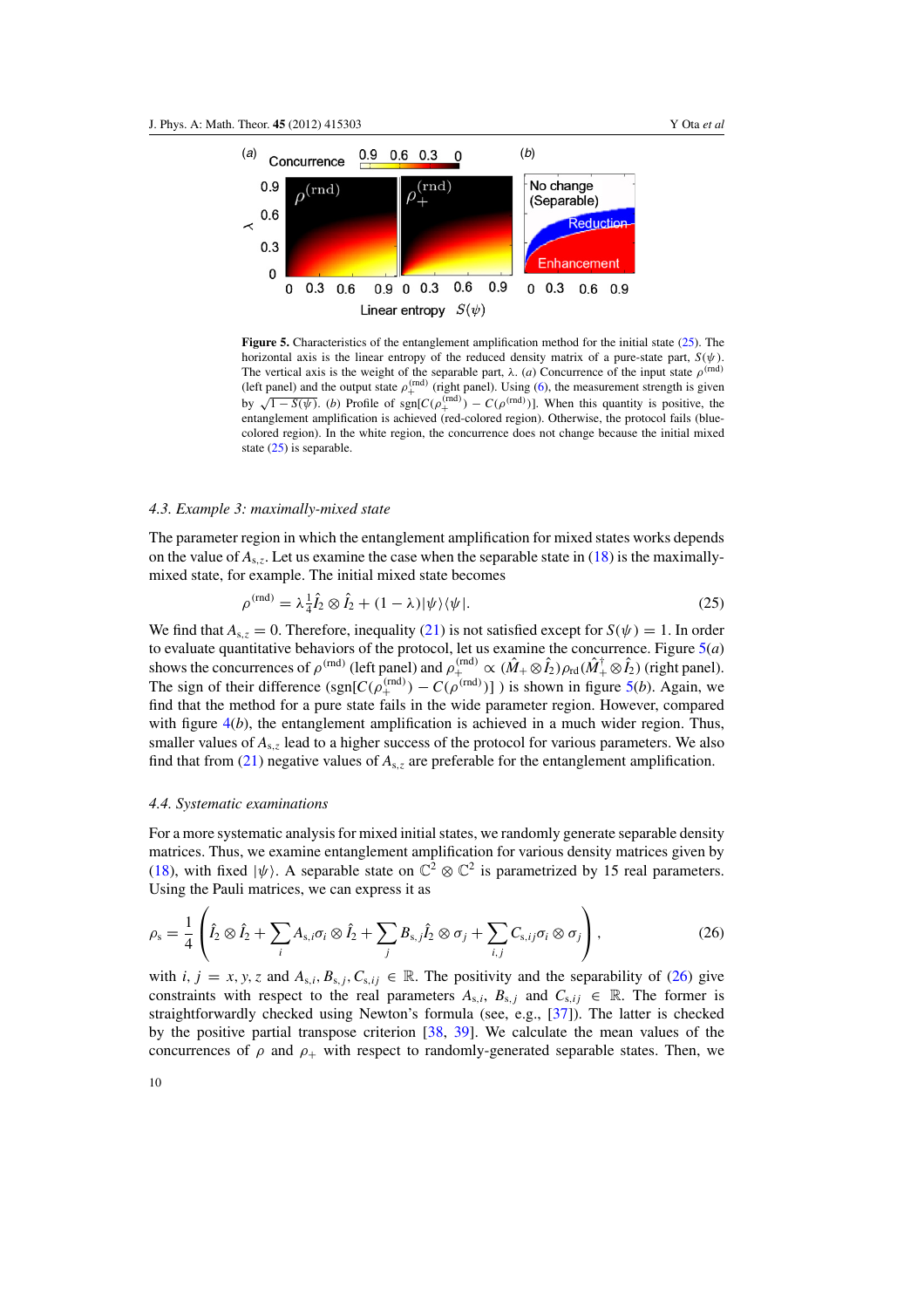

Figure 6. Profiles of concurrence differences between the output and the initial states, varying *A<sub>s,z</sub>*. Each point is a mean value over 10 000 separable states. The horizontal axis is the linear entropy of the reduced density matrix of the pure-state part. The vertical axis is the weight of the separable part, see [\(18\)](#page-7-0). When the differences are positive (red-colored regions), the entanglement amplification is achieved. Otherwise, the protocol fails (blue-colored regions). In the white-colored regions, the concurrence does not change because the mixed initial state is separable. In the right regions of the vertical (green) lines, inequality [\(21\)](#page-8-0) is satisfied.

evaluate sgn[ $\overline{C}(\rho_+) - \overline{C}(\rho)$ ], where  $\overline{C}$  represents the mean value of the concurrence. To examine the  $A_{s,z}$  dependence of the protocol, we randomly generate  $\rho_s$  fixing  $A_s$  as a specific value. We generate 10 000 samples for each value of *A*s,*<sup>z</sup>* using the Mersenne–Twister method [\[40](#page-13-0)]. Figure 6 shows sgn[ $\overline{C}(\rho_+) - \overline{C}(\rho)$ ], varying  $A_{s,z}$ . When this difference is positive (redcolored regions), the entanglement amplification is achieved. We note that in the white region the entanglement is not changed because the mixed initial states are separable. The vertical (green) lines (for  $A_{s,z} = -0.95, -0.75, -0.55, -0.35$ ) corresponds to the equality of [\(21\)](#page-8-0),  $S(\psi) = 1 - (A_{s,z})^2$ . In the right regions of the lines, inequality [\(21\)](#page-8-0) is satisfied. Thus, figure 6 shows that [\(21\)](#page-8-0) is the sufficient condition for  $C(\rho_+) \geqslant C(\rho)$ . Furthermore, when  $A_{s,z}$  is a large negative value, the entanglement is enhanced in the wide parameter region.

Summarizing the above arguments, inequality [\(21\)](#page-8-0) is the sufficient condition for the entanglement amplification. In addition, the method for a pure initial state can still lead to entanglement amplification even for a mixed initial state if the separable part of the mixed state fulfils  $A_{s,z}$  < 0. The reason why negative values of  $A_{s,z}$  are preferable for the entanglement amplification is understood by considering the role of the measurement operator  $\hat{M}_+$  in the present protocol. When the measurement strength fulfils  $(6)$ ,  $\hat{M}_+$  reduces components with respect to  $|1\rangle$  of an input state  $\rho$  (e.g.,  $\langle 11|\rho|11\rangle$ ). A large negative value of  $A_{s,z}$  implies that tr[(|1) $\langle 1|\otimes \hat{I}_2\rangle_{\rho_s}$ ] is a predominant component of the separable part of the input state. Therefore, the measurement operator  $\hat{M}_+$  considerably decreases the weight of the separable part in the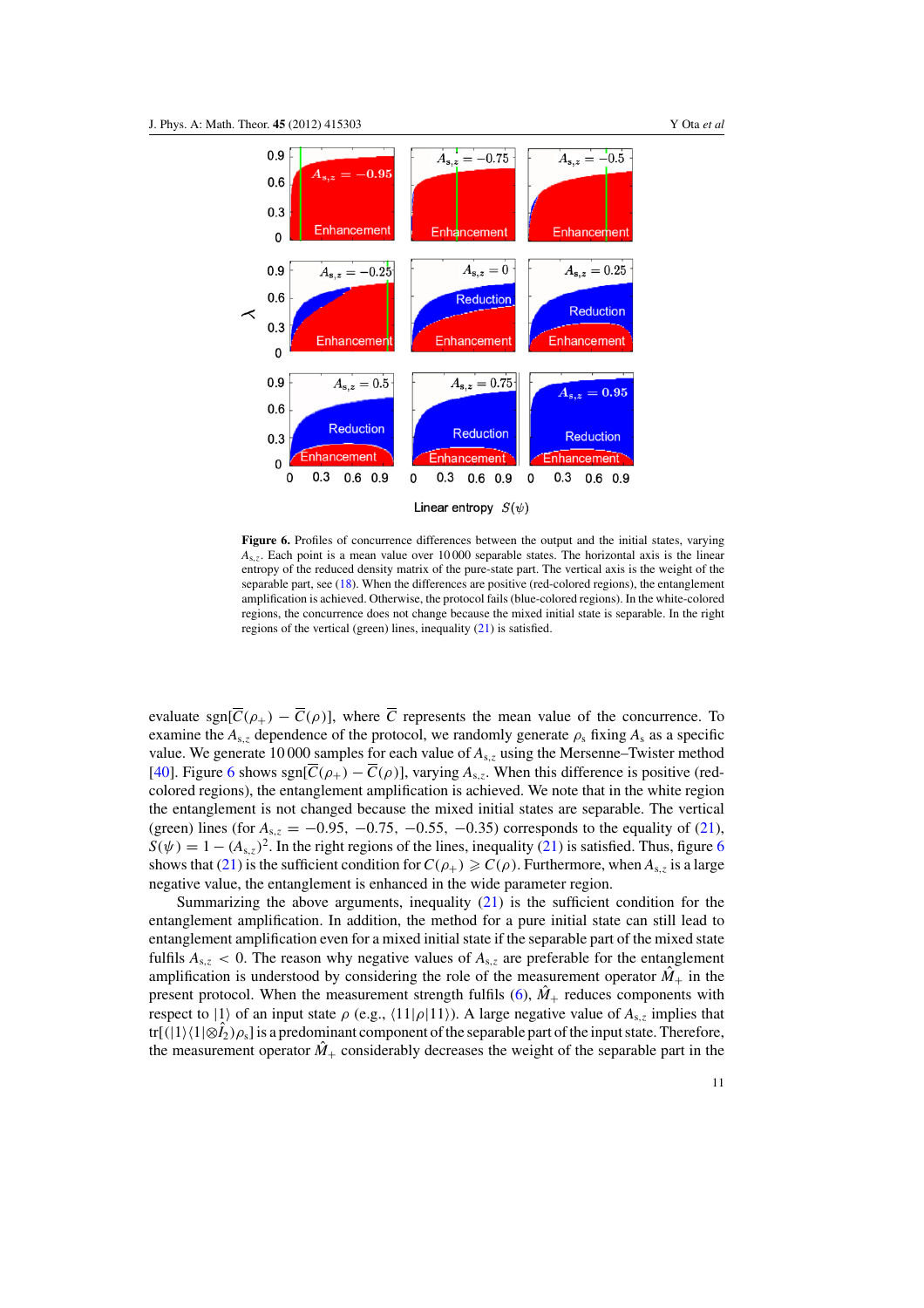<span id="page-12-0"></span>input density matrix. We remark that positive values of *A*s,*<sup>z</sup>* are preferable for the entanglement amplification when  $\alpha > \beta$  and the measurement strength satisfies  $\epsilon = \alpha^2 - \beta^2 (> 0)$ .

#### **5. Implementing the protocol with general measurements**

We mention that no specific type of weak measurements is essential for this approach. We can use a generalized two-outcome measurement,

$$
\hat{M}_1 = \sqrt{p}|0\rangle\langle 0| + \sqrt{q}|1\rangle\langle 1|,\tag{27}
$$

$$
\hat{M}_2 = \sqrt{1-p}|0\rangle\langle 0| + \sqrt{1-q}|1\rangle\langle 1|,\tag{28}
$$

with  $0 \leqslant p \leqslant 1$  and  $0 \leqslant q \leqslant 1$ . We note that in the Procrustean method one of the two parameters is fixed as 1. The two real parameters *p* and *q* may be determined by the requirements  $|\psi\rangle = |\psi_{MSE}\rangle$  and  $\lambda_+ \leq \lambda$ , given as, respectively,

$$
p\alpha^2 = q\beta^2,\tag{29}
$$

$$
(p - q)(\sqrt{1 - S(\psi)} + A_{s,z}) \leq 0. \tag{30}
$$

For pure initial states, the latter condition is not necessary. Adjusting the two real parameters depending on the initial partially-entangled state and the separable part, we may achieve entanglement amplification with some probability. Alternatively, we may use a continuous weak measurement. Continuously monitoring system A with very weak measurement strength, the entanglement of formation of the total system may fluctuate and take its maximal value 1 at some point in time. We note that both of them have the same efficiency as the Procrustean method.

## **6. Summary**

We have proposed a local probabilistic protocol to make a maximally-entangled state from a partially-entangled pure state by applying elementary two-outcome weak measurements. The present approach requires only the implementation of local measurements and the information of the initial entanglement. The probability of finding the maximally-entangled state at each step decreases to zero with increasing measurement number. In addition, we found that the present approach corresponds to a decomposition of a two-outcome POVM which generates maximally-entangled or separable states as the measurement results. The success probability of the map corresponding to this POVM is high if the initial entanglement is large. The case for a mixed initial state was also examined. We found that the method for a pure state still leads to entanglement amplification, but not purifying a maximally-entangled state, if the separable part satisfies a certain condition. Several future issues will contribute to the development of weak measurement-based quantum control and the illustration of interesting and useful properties of POVMs.

An interesting application example of this method is a quantum network system in which system A is a mediator (e.g., photon) and system B is a quantum memory. In this case, it is not easy to perform controlled operations between the two systems after their initial preparation. A local-operation-based approach will be effective for such a situation.

## **Acknowledgments**

We thank P D Nation, J R Johansson, N Lambert, T Ichikawa, K Yuasa and S Pascazio for their very useful comments. YO is partially supported by the Special Postdoctoral Researchers